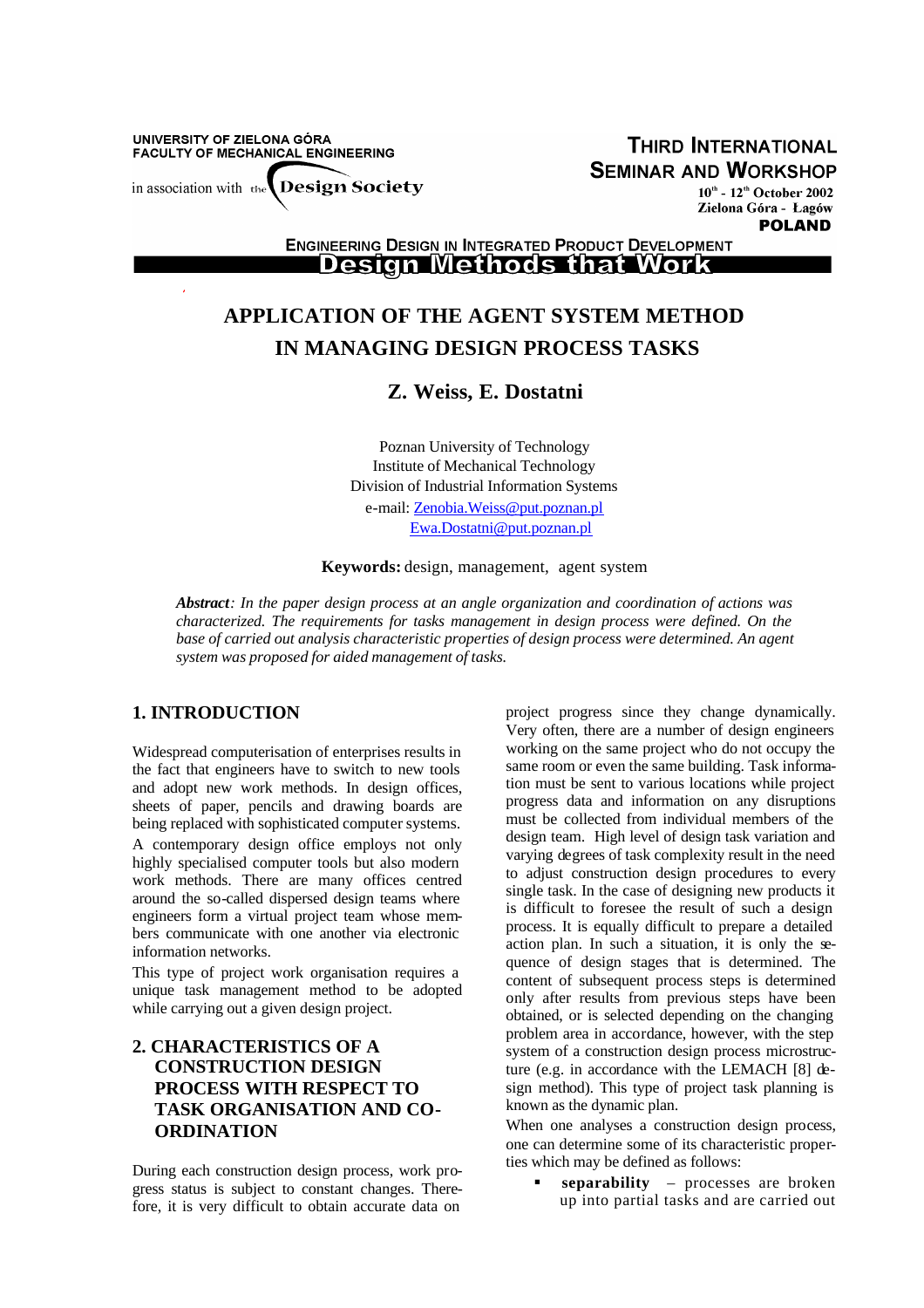on a few levels, i.e. they are carried out by a few design engineers simultaneously, sometimes at different locations,

- **parallelism** processes are carried out in parallel to one another,
- ß **poor structuralisation**  processes are determined only loosely, there is no clearly defined action path,
- ß **self-organisation** task plan to be executed during a design process is subject to constant changes and has to be adjusted to a current situation,
- ß **communications** information has to be exchanged among design team members.

A product design process also has to take account of computer technology and telecommunications developments that facilitate the implementation of a "network"-based enterprise model. Many authors use the "REACH AND RANGE" concept as proposed by Keen [3]. "REACH AND RANGE" means that each network node over a given area exerts influence on some other communications node – and in the case of limitations imposed on this principle it becomes a "nobody" – and that it has the capacity to convey information between identical platforms in the case of simple information systems but also that it can exchange data generated by computer systems based on different operating platforms. Appropriate tools that are now widely available make it possible to establish "dispersed" design offices where the structure of task management is decentralised. The extended reach of such a design office requires that the processes taking part within it be appropriately defined.

Construction design process management should allow for rapid adjustments of the design process plan to a current work progress status and for informing project managers about work progress. The complexity of a construction design process and the increased use of computer technology result in the need to employ appropriate processes management methods.

Advances in computer technology made it possible to develop various computer-assisted design tools. After analysing the methods and tools used in computer-assisted design one may conclude that current design systems are used mainly for computational and simulative purposes (e.g. CAE systems) and for modelling as well as graphic documentation preparation purposes (CAD systems). Existing EDM and PDM systems are used to manage product data and document circulation in a design office. These systems, however, are not intended to organise and coordinate various processes that take place while a given project is being carried out.

When managing a design process one has to remember that developing a construction design for a new product is a creative process. That is why it is difficult to estimate in advance the time (and also the cost) needed to carry out a given project. Standard software is not efficient enough to fully meet the requirements of a given design office. This also applies to the tools of the integrated enterprise management system class (including a production planning and control module) [12] that usually focus on material demand calculations and lack planning functionalities of a more general character that would take account of the complexities of a design project.

### **3. THE NATURE OF MANAGING A DESIGN PROCESS VIEWED AS AN ORGANISATIONAL AND TECHNICAL UNDERTAKING**

A design process is a set of tasks to be carried out. The process has a clearly defined start and end and that is why, to a large extent, it may be approached as an organisational and technical undertaking which is in line with the definition stating that an undertaking is a one-off set of tasks with a defined start and end.

Design process is a multi-subject undertaking involving a certain number of people, organisational units or independent organisations (institutions, enterprises). Completing such an undertaking requires an appropriate task structure taking due heed of both material and action aspects of the process. Tasks have to be ordered, i.e. co-ordinated (from the point of view of procedures carried out, set of  $x$ tions, elementary activities) in time and space. Furthermore, appropriate human, material, financial and informational resources have to be assigned to each set of actions [4].

Managing an undertaking such as a construction design process involves all basic management functions i.e. planning, organisation and supervision. Planning consists in identifying and analysing external and internal factors that influence the design process. It is meant to determine the purposefulness of a given undertaking. One should also analyse available resources (human, material and financial), prepare a checklist of project actions and estimate their duration. Having determined the set of project actions and having estimated their duration, one has to move to the organisation stage where actions are co-ordinated in time. Action network should be designed so that it ensures the fastest and cheapest completion of the design process and leads to creation of a modern high quality product.

Computer-based tools for undertaking management available on the market are usually graphics programs employing scheduling and action network techniques. Such tools make it possible to correlate various tasks, modify them rapidly, allow for multicriterion-based optimisation of future tasks not only with regard to their timing but also taking account of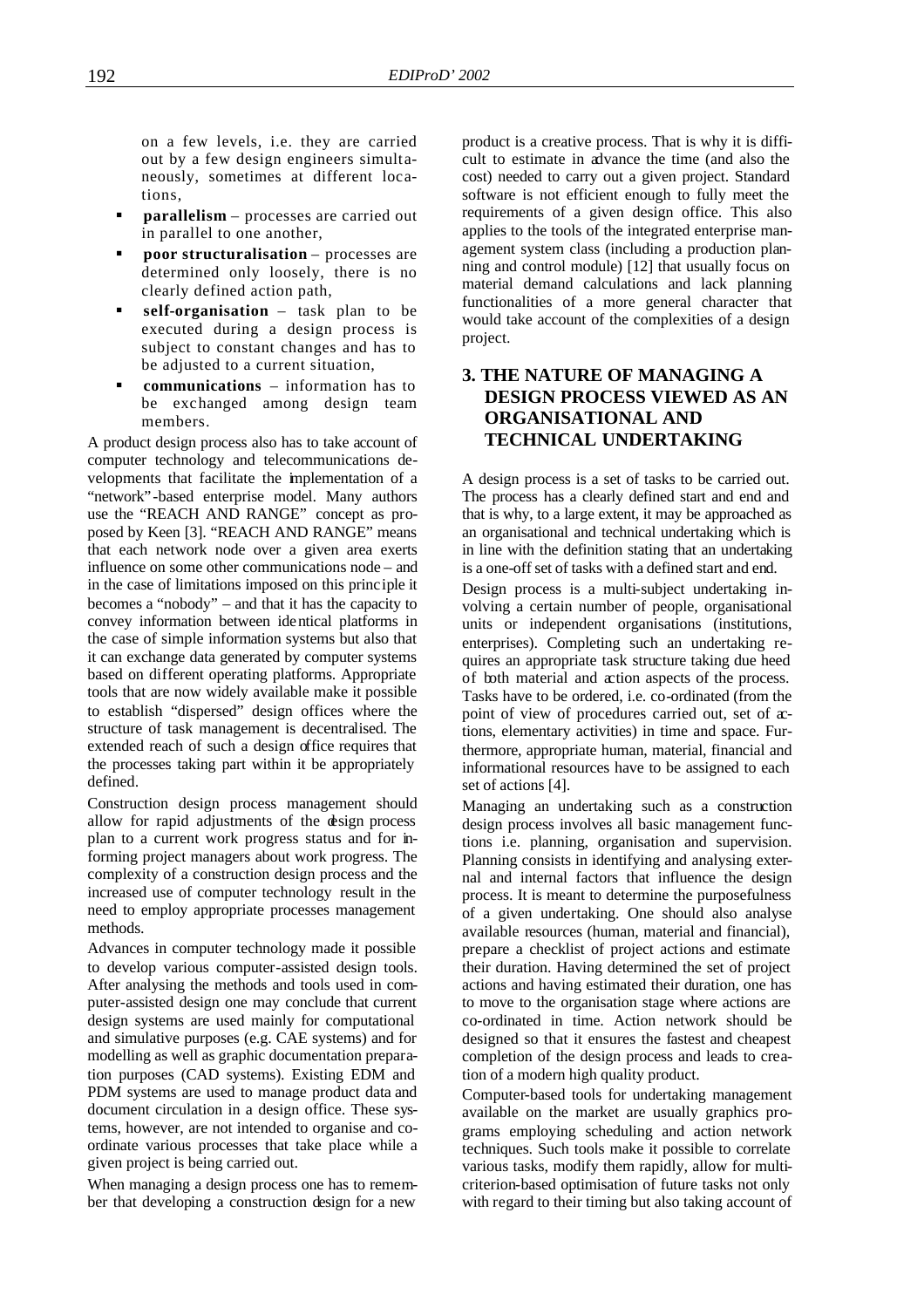the foreseen human, material and financial resources and, finally, enable their users to constantly monitor project progress status. Some of the best known computer tools used in undertaking management are "MS Project" by Microsoft, "Time Line" by Symantec, "CA-SuperProject" by Computer Associates, "PowerProject" by ASTA, "SureTrak Project Manager" and "Primavera Project Planner" by Primavera Systems [6].

Given the complexity of design processes and frequent changes in planned project tasks, action networks developed for such processes have to be verified and modified very often. Information on project progress status is obtained from design team members working at different locations. That is why, while managing a design undertaking consisting of a number of partial actions and involving many people, it is advisable to employ a tool that would make it possible to control work schedule at any given stage of the project and to automatically collect information from individual design engineers.

Given the above, it seems appropriate to design and provide software for a system that would aid task management in a design process and feature a decentralised information and decision-making structure.

# **4.** *AGENT* **SYSTEM AS A METHOD FOR DEVELOPING DECENTRALISED INFORMATION AND DECISION-MAKING SYSTEMS**

The concept of Decentralised Artificial Intelligence, or DAI, and the term *agent* related to it appeared in literature in the 1980s. However, computer systems employing these concepts in practice began to flourish only in the second half of the 1990s [5].

Tendencies to decentralise decision-making centres and to make use of dispersed information resulted in the development of systems that would successfully support this type of activity.

The idea of creating decentralised information and decision-making structures was put into practice when the so-called *agents*, also known as Autonomous or Active Agents, were developed. This, in turn, led to the development of the *multi-agent* system concept (or *agent* system for short) [5].

There are different approaches to interpreting the role of *agent's* properties [3,7] which, nevertheless, share certain common characteristics. The following is a presentation of the three most characteristic features of *agents* [5]:

ß **observation** – thanks to its ability to observe (via receptors), an *agent* perceives dynamic environmental conditions in which it operates, reacts to change these conditions and determines actions to achieve its own goals,

- ß **autonomy** *agents* operate in a complex and dynamic environment, they perceive it and act within it in an autonomous manner, achieve goals or perform tasks for which they have been designed; they perform a certain set of actions on behalf of the user or some other program, independently or autonomously to a certain extent, while making use of a certain amount of knowledge that represents user's goals or intentions,
- ß **mobility** *agents* are able to move within the network and co-operate with other *agents*.

Two *agent* types have been identified in the case of design process management:

- ß **information** *agents* that collect information on tasks being performed and render this information available when subsequent tasks are performed,
- ß **task** *agents* that monitor work progress and suggest next steps as well as point to missing information and render missing information available.

Application of the *agent* system method in task management during a design process seems to be appropriate given the above-described properties. There are usually a number of design engineers working on one project and that is why it is necessary to synchronise their work and assign tasks appropriately. Dynamic changes that occur while carrying out respective tasks related to designing a product force the task management system to constantly adjust the plan to work currently in progress.

# **5. APPLICATION OF THE AGENT SYSTEM IN AIDING TASK MANAGEMENT IN CONSTRUCTION DESIGN**

### **5. 1. The concept of** *agents* **in a design task management system**

Characteristic features of an *agent* outlined in the previous section combine into a certain type of architecture whose description is, in fact, a representation of an *agent's* internal structure. A classic *agent's* structure is presented in fig. 1.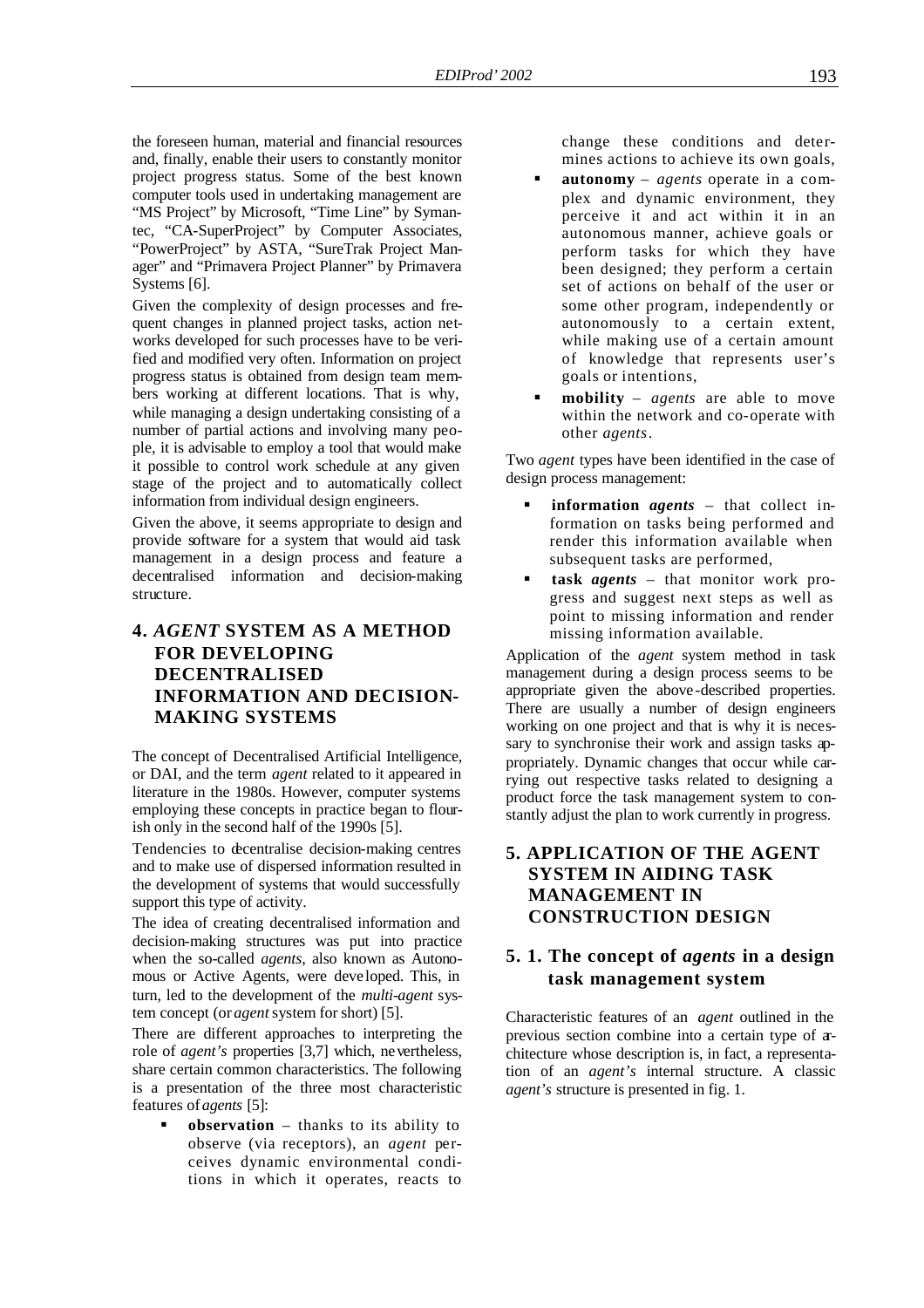

*Fig. 1 Agent structure [7]*

This chart presents basic functional modules of an *agent*. The level of complexity of the respective modules and their physical implementation depend on the purpose for which the *agent* (*agent* system) is intended and the technical solutions adopted.

The functional chart (*agent's* architecture) serves as a departing point for developing a formal description (internal model). There are certain works (e.g. [1,2,11]) that describe such model classes. Given, however, their high level of complexity and the large number of possible variations such model classes are usually discussed in highly abstract terms.

For the purposes of task management in a construction design process, we have selected an *agent* system method employing the concept of a BDI (Belief, Desire, Intention) *agent* whose operation, in form of a diagram, is presented in figure 2.



*Fig. 2. A BDI agent operation diagram*

A BDI *agent* is one of the widely recognised *agent*  concepts [3]. *Agent's* beliefs **B** stem from its knowledge of the surrounding environment. Its desires (or pursuits) **D** correspond to the goals it intends to achieve. Its intentions **I** stand for its intended method of operation (strategy selection rules). It is often assumed that an *agent* has a "sense of social interaction" or, in other words, that its aim is, while putting its intentions into practice, to satisfy the needs of the environment in which it operates. The operation diagram presented in figure 2. is a dynamic one since it takes account of the results of *agent's* actions. Below you will find the formal model used to describe a BDI agent.

$$
\left\langle E_i, B_i, I_i, A_i, i \right\rangle \tag{1}
$$

where:  $E_i$  – set of tasks,  $B_i$  – agent's knowledge (beliefs), *I<sup>i</sup>* agent's intentions, *A<sup>i</sup>* –

agent's actions,  $i$  – number of the respective stage of system operation.

#### **5.2. Agents' tasks**

In a task management system employed in a construction design process, each of the planned program *agents* is provided with software on the basis of the *agent's* internal structure. A diagram of such an *agent* is presented in figure 3.



*Fig. 3. Agent's functional diagram [9]*

Respective *agents* will directly represent real users, or certain tasks (functions) they order, and artificial intelligence–based software used to aid decisionmaking processes. *Agents* will operate at network nodes and will have the ability to move and to communicate with one another. Agent communications will be effected at a different level than network communications proper. Negotiations may result in agents' joining their efforts to perform common tasks or in their remaining autonomous while performing mutually independent tasks (or mutually agreed tasks). The organisation structure of the *Agent* system operation will be integrated into the existing information system. In this case the system is the Internet.

The proposed system consists of a number of cooperating *agents* including:

- **Planner 1** that assigns tasks to the respective team members working on the project,
- ß **Informant** that sends queries to the respective project team members concerning work progress status (on the basis of the information contained in the DataBase),
- **Planner 2** that updates work progress information in the DataBase,
- ß **Optimiser** an *agent* responsible for planning the duration of respective design operations,